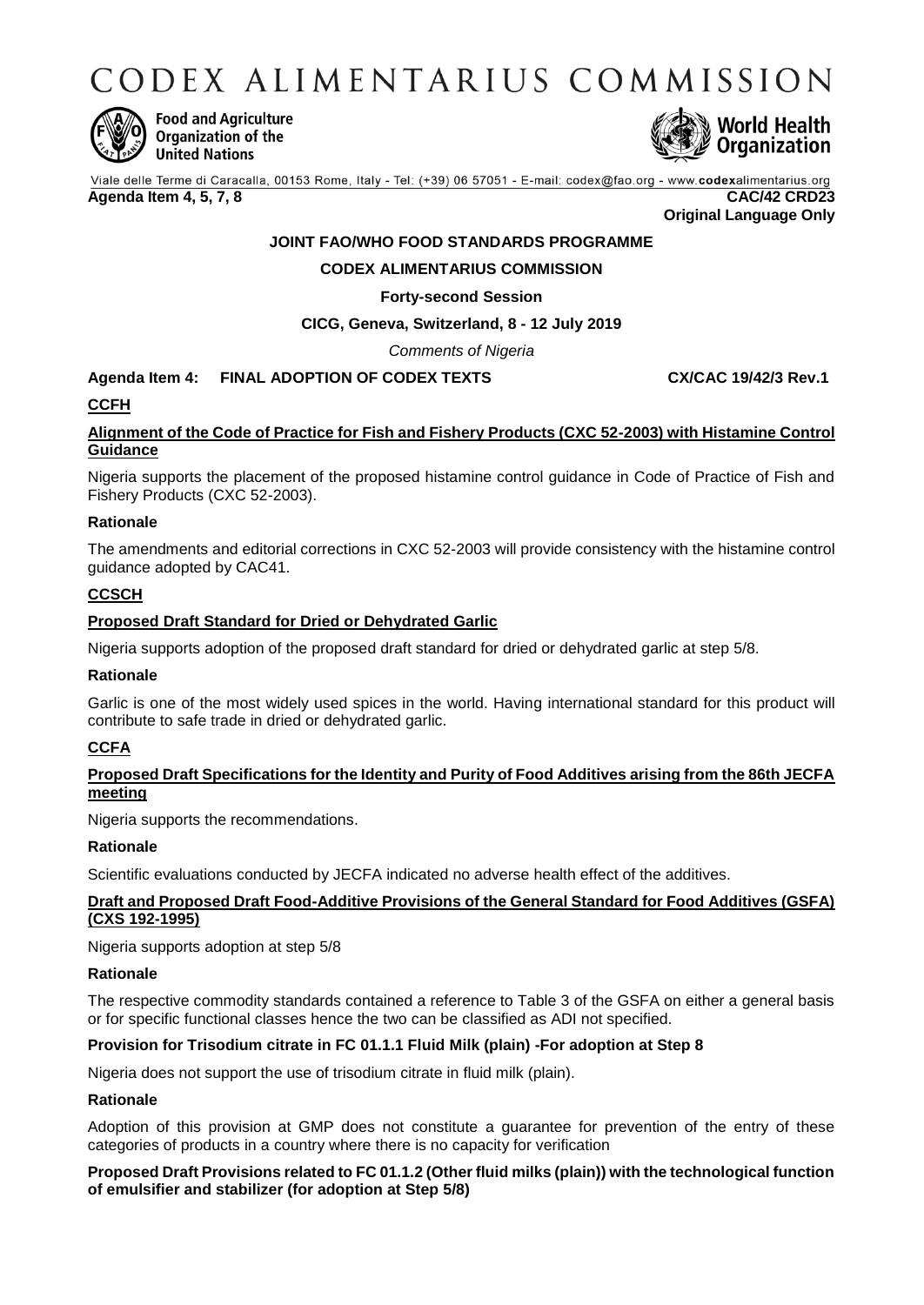Nigeria does not support inclusion of the additives listed in FC 01.1.2 (Other fluid milks (plain)).

#### **Rationale**

Addition of additives in these food categories could mislead the consumer as the additives can also have the thickener properties.

**Provisions in Table 1 and 2 of the GSFA in food categories 14.1.4 and 14.1.5 (For adoption at Step 8)** 

**f) Food Category No. 14.1.4 Water-based flavoured drinks, including "sport," "energy," or "electrolyte" drinks and particulated drinks**

**g) Draft and proposed draft provisions in Table 1 and 2 of the GSFA in food categories 01.0 through 16.0, with the exception of those additives with technological functions of colour (excluding those provisions discussed in point** 

**(i)) or sweetener, adipates, nitrites and nitrates, the provisions in food category 14.2.3 and its subcategories, and provisions awaiting a reply from CCSCH, CCPFV or CCFO2 (For adoption at Step 5/8 and 8)**

Nigeria supports adoption of provisions in Table 1 and 2 of the food categories

## **Rationale**

Available data indicate no safety concerns

## **Revision of the Class Names and the International Numbering System for Food Additives (CXG 36- 1989) (Proposed draft)**

Nigeria supports the proposed draft revisions.

#### **Rationale**

Red 2G does not have a JECFA ADI and as such, all provisions for Red 2G in the step process in GSFA would be discontinued.

**Revised Food-Additive Provisions of the GSFA in relation to the alignment of the thirteen (13) Standards for Milk and Milk Products (ripened cheese), two standards for sugars, two Standards for Natural Mineral Waters, three (3) Standards for Cereals, Pulses and Legumes and three (3) Standards for Vegetable Proteins**

Nigeria supports approval of this new work

#### **Rationale**

The work is necessary to ensure alignment of the food additives provisions of commodity standard with the GSFA as the single authoritative reference document for food additives.

**Revised Food-Additive Provisions of the GSFA in relation to the Alignment of Provisions for Ascorbyl Esters (Ascorbyl palmitate (INS 304) and Ascorbyl stearate (INS 305)) and the Standards for Infant Formula and Formula for Special Dietary Purposes Intended for Infants (CXS 72-1981) and Follow-up Formula (CXS 156-1987)**

Nigeria supports the adoption of the revisions on alignment of food additive provisions.

#### **Rationale**

All the food additive provisions in all the CODEX commodity standards should always refer to the respective provisions in the GSFA as the single reference source.

**Revised Food-Additive sections of the three standards for Cereals, Pulses and Legumes and three Standards for Vegetable proteins, i.e. Standards for Wheat flour (CXS 152-1985); Couscous (CXS 202- 1995); and Instant noodles (CXS 249-2006); and Wheat protein products including wheat gluten (CXS 163-1987); Vegetable protein products (VPP) (CXS 174- 1989); and Soy protein products (CXS 175- 1989)**

Nigeria supports the adoption of the amendments of the food additives sections of the listed standards.

## **Rationale**

There is need to amend the old food additive sections of the respective standards, once alignment of the provisions in the GSFA has been completed for consistency.

## **CCPR**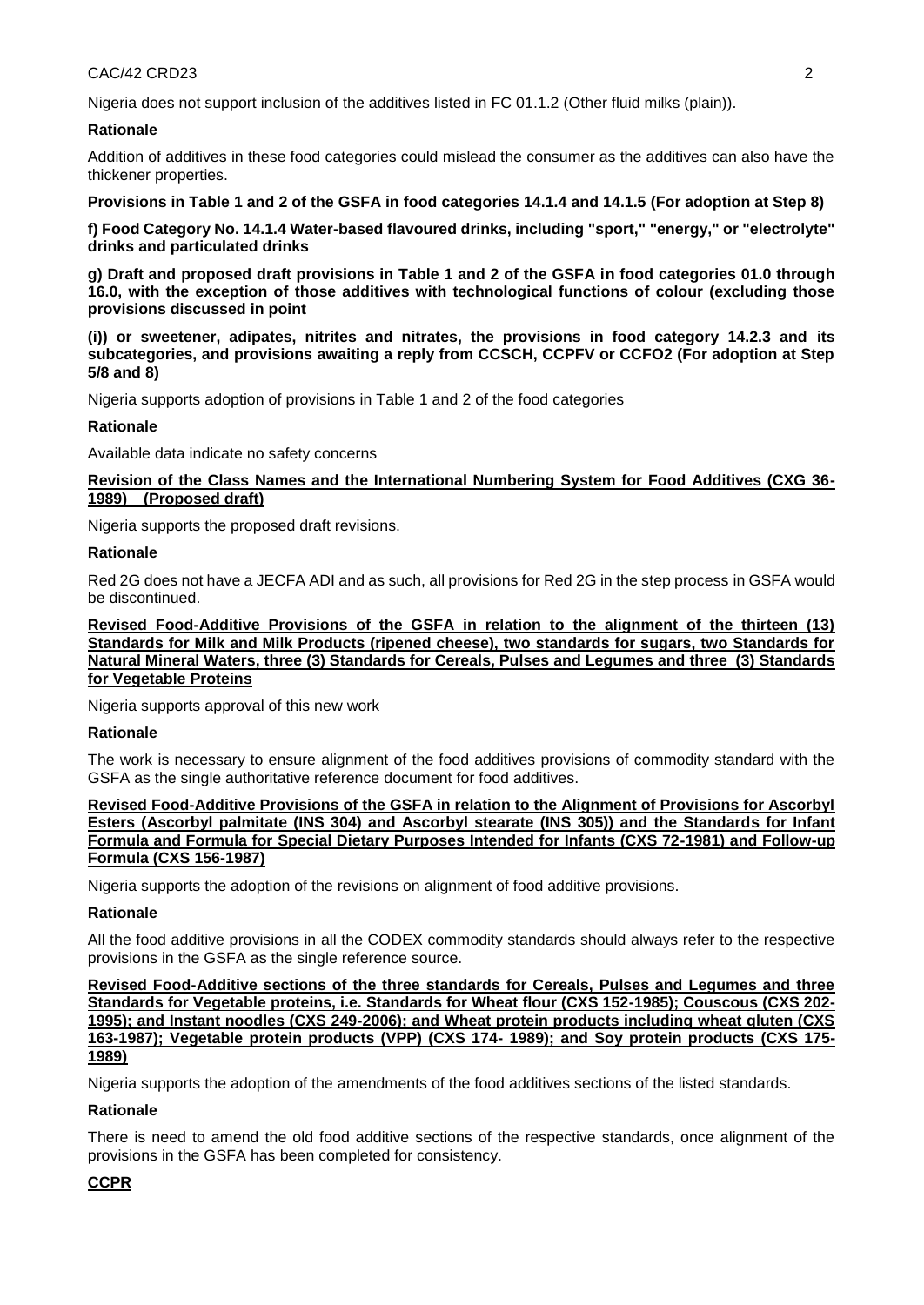# **MRLs for different combinations of Pesticide/Commodity(ies) for Food and Feed proposed by adoption by CCPR49.**

Nigeria supports the adoption of Proposed draft MRLs at Step 5/8 REP19/PR Para. 145, Appendix II.

# **Rationale**

Estimation of MRLs were based on residue data set obtained from trials conducted according to GAP. Dietary exposure levels of the compound were below the respective Acceptable Daily Intake (ADI) or Acute Reference Dose (ARfD).

# **CCPR**

## **Revision of the Classification of Food and Feed (CX/M 4-1989): Miscellaneous commodities not meeting the criteria for crop grouping**

Nigeria supports the proposal by CCPR51 for the adoption by CAC42 Class A: Type Miscellaneous Primary Food Commodities of Plant Origin and the proposed format and codes.

# **Rationale**

Adoption of this will enable the setting of MRLs for the commodities in this class not meeting the following criteria: Similar potential for pesticide residues; morphology; production practices; edible portion; residue behavior and flexibility to set subgroup MRLs.

# **CCCF**

## **Proposed Draft Revised MLs for Lead in selected Commodities in the General Standard for Contaminants and Toxins in Food and Feed (CXS 193-1995)**

Nigeria supports the recommendation of lowering the maximum levels for lead in wines and edible offal from cattle, pig and poultry, as proposed by CCCF13.

# **Rationale**

The approved MLs proposed for wines are achievable.

# **CCCF**

## **Proposed Draft ML for Cadmium for Chocolates containing or declaring <30% Total Cocoa Solids on a Dry Matter Basis**

Nigeria does not support adoption of ML of 0.3 mg/kg for Cadmium in chocolate products containing or declaring <30% total cocoa solids on a dry matter.

## **Rationale**

Cadmium contamination in food is a concern in many countries. The metal can accumulate in the kidneys leading to irreversible tubular renal dysfunction. Although JECFA indicated that cadmium in cocoa and cocoa based products could not pose a health concern, it still estimated a PMTDI for cadmium of 25μg/kg bw per month. Cadmium content in the data from Africa used for the analysis of occurrence of cadmium in chocolates (<30% of total cocoa solids) ranged from 0.01 - 0.02 mg/kg.

The low levels of cadmium in chocolate from Africa, reflects the use of good agricultural practices, good manufacturing practices and good hygienic practices.

Setting an ML of 0.3 mg / kg, which is 15 folds higher than the highest (0.02mg/kg) determined in chocolates from Africa, will jeopardize the efforts by African countries. Since Africa accounts for 75% of global production for cocoa and 93% of cocoa imports to Europe, adopting such a higher limit will consequently discourage efforts to prevent cadmium contamination in cocoa in Africa and in the long run be detrimental to African countries.

#### **Draft Code of Practice for the Reduction of 3- Monochloropropane-1,2-diol Esters (3- MCPDEs) and Glycidyl esters (GEs) in Refined Oils and Food Products made with Refined Oils**

Nigeria supports the adoption of the Code of Practice for the reduction of 3- monochloropropane-1,2-diol esters (3- MCPDEs) and glycidyl esters (GEs) in refined oils and food products made with refined oils.

# **Rationale**

The draft Code has been modified to include all refined oils (including fish oil) and not only vegetable oils. Further changes were made based on technical submissions and in addition, some editorial changes were introduced.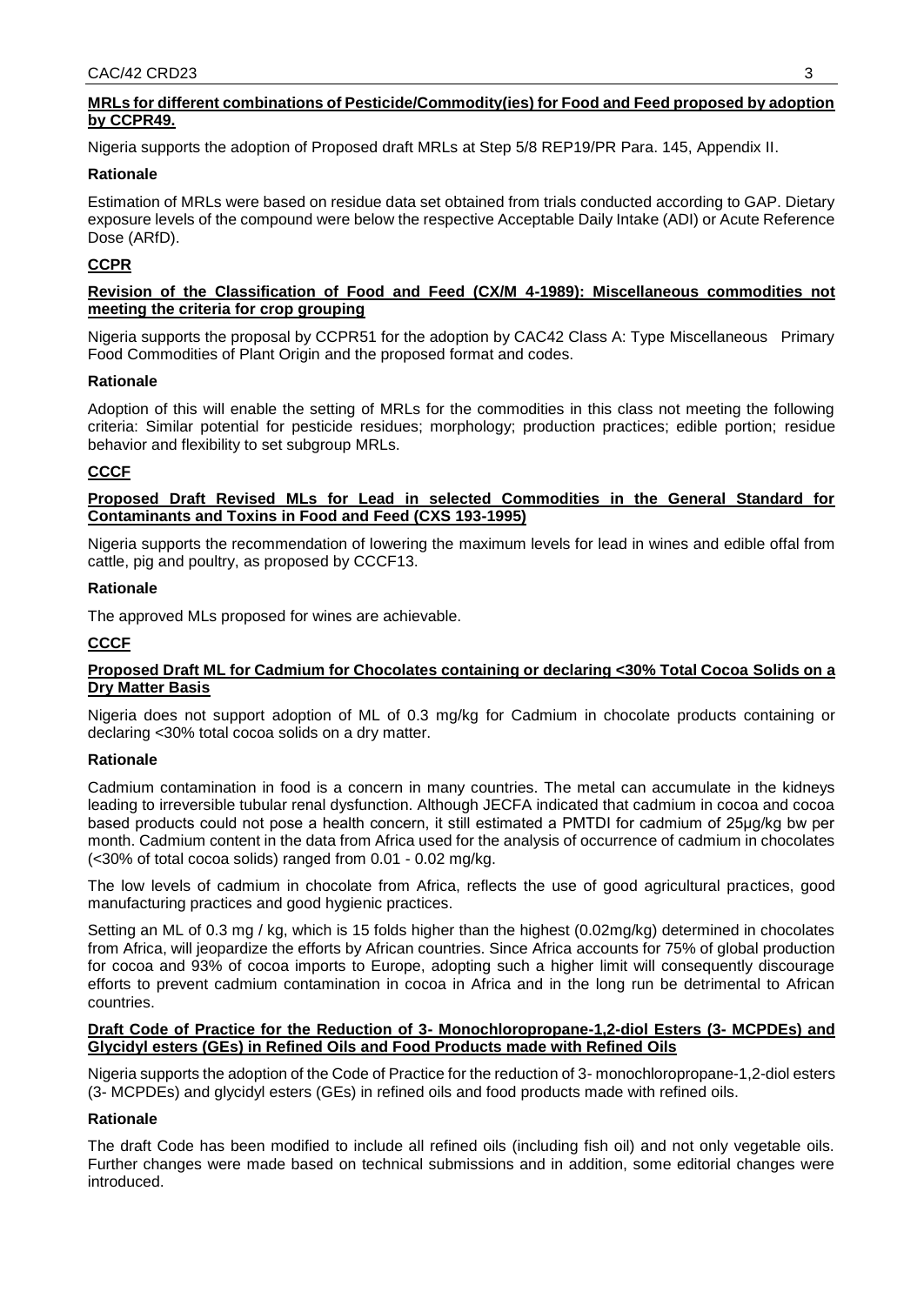# **CCCF**

#### **Draft Guidelines for Rapid Risk Analysis following instances of Detection of Contaminants in Food where there is no Regulatory Level**

Nigeria supports the adoption of the Guidelines.

#### **Rationale**

The draft guidelines have been extensively clarified and improved. The current document is readily understandable and the decision tree is easy to follow. All reference to the term "emerging" has been removed and the chemicals to which the guidelines apply are clearly delineated, as are those excluded. The derivation of the "cut-off value" at 1 µg/kg was clearly explained and justified by example.

## **Agenda Item 4 FINAL ADOPTION OF CODEX TEXTS CX/CAC 19/42/3 Add.1**

#### **CCMAS**

#### **Preamble and Document Structure for the General Standard on Methods of Analysis and Sampling (CODEX STAN 234-1999)**

Nigeria supports the newly introduced preamble and the revised structure of the General Standard on Methods of Analysis and Sampling.

#### **Rationale**

Introduction of preamble is necessary to clarify the role of Codex methods in trade. The revised structure will improve the clarity and accuracy of the text.

## **Agenda Item 5: ADOPTION OF CODEX TEXTS AT STEP 5 CX/CAC 19/42/5**

## **CCFICS**

#### **Draft Principles and Guidelines for the Assessment and Use of Voluntary Third-Party Assurance (vTPA) Programmes**

Nigeria does not support the adoption at step 5, of the draft principles and guidelines for the assessment and use of voluntary Third Party Assurance (vTPA) programmes, REP19/FICS Para. 53, Appendix III.

#### **Rationale**

Nigeria express its concerns that Third Party Assurance programmes, are private standards and do not take into account the unique circumstances of producers in developing countries. Nigeria is concerned about the risk associated with the creation of a dual certification systems at the national level. Besides questions still remain about the legitimacy of these vTPA programme, as they are not developed in a broad-based inclusive manner and their affordability for small and medium-sized food businesses.

It is worth noting that most developing countries are still at the stage of basic food control schemes under prerequisites requirements for food safety and product certification as per ISO Standards as enshrined in our various national food laws. This regime which has worked well for many countries. We do not think integrating vTPA programmes into governmental food control schemes is the way to go. This will be an unnecessary layer of control that will affect our producers and potentially could lead to trade barriers.

We are aware that the STDF recently initiated projects in some developing countries to test and assess how voluntary Third-Party Assurance (TPA) programmes may be used in practice by government authorities in developing countries to improve food safety outcomes. We understand that the outcome of this project will further inform the current ongoing work on Principles and guidelines for the assessment and use of voluntary Third Party Assurance (vTPA) programmes. This further supports the evidence in most developing countries, that Third Party Assurance programmes (private standards) are not the basis for food control in most developing countries.

Nigeria wishes to remind that the Codex Alimentarius Commission is an intergovernmental standard setting body. Developing Codex guidelines to assess the performance of voluntary third party assurance programmes developed by some private entities does not fall in the mandate of the CAC.

## **CCFH**

## **Proposed Draft Code of Practice on Food Allergen Management for Food Business Operators**

Nigeria supports;

The use of precautionary level for allergen management and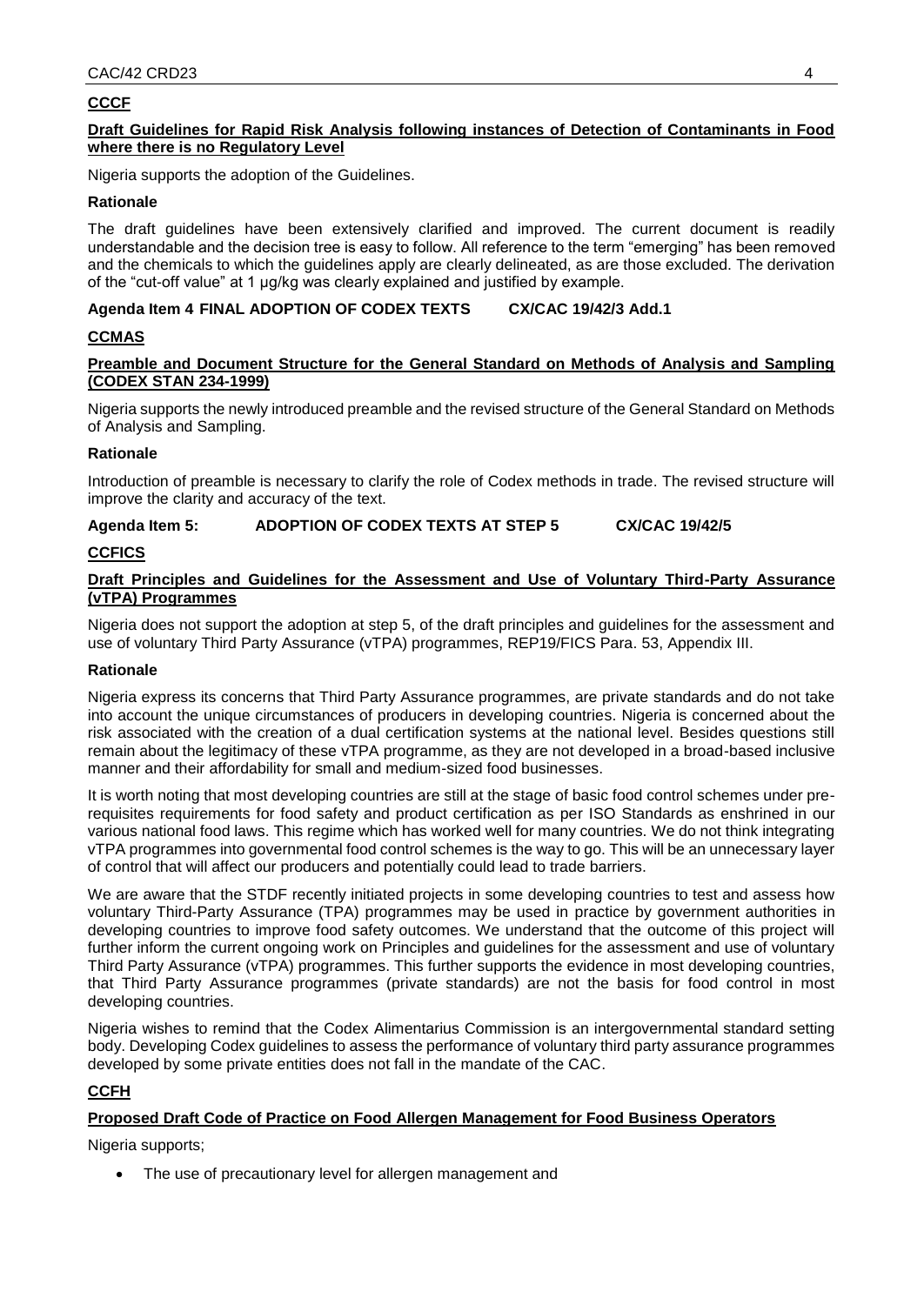- Request for scientific advice from FAO/WHO related to thresholds and risk assessment to support decisions.
- The use of precautionary allergen labeling (e.g., "may contain").

# **Rationale**

The use of precautionary allergen labeling is appropriate particularly when it is not considered as replacement for implementation of measures necessary to prevent or minimize the presence of undeclared allergens.

The proposed code establishes the principles of allergen identification and sources of risk rather than providing prescriptive guidance. This will allow flexibility in its implementation and practices.

# **CCNFSDU**

#### **Review of the Standard for Follow-Up Formula (CXS 156-1987): Proposed Draft Scope, Description and Labelling for Follow-Up Formula for Older Infants**

Nigeria supports adoption of Section A: follow-up formula for older infants: scope, product definition and labelling.

## **Rationale**

The provisions are necessary to enable countries better regulate follow-up formula for older infants

# **CCSCH**

# **Proposed Draft Standard for Dried Roots, Rhizomes and Bulbs — Dried or Dehydrated Ginger**

Nigeria supports adoption of the proposed draft standard for dried or dehydrated ginger

## **Rationale**

Dried roots, rhizomes and bulbs – dried or dehydrated ginger are important agricultural commodities worldwide and especially in Africa (Nigeria, Kenya, Uganda, Togo, Senegal, Ghana, Cameroon etc). Having international Standard for this product will contribute to and facilitate safe trade.

# **Proposed Draft Standard for Dried Floral Parts – Dried Cloves**

Nigeria supports adoption of the proposed draft standard for dried cloves

## **Rationale**

Dried cloves are an important spice that is traded widely with significant economic importance. Having international standard for this commodity will contribute to facilitate safe trade.

## **Agenda Item 5a: ADOPTION OF CODEX TEXTS AT STEP 5 CX/CAC 19/42/5 Add. 1**

# **CCFL**

## **Proposed Draft Guidance for the Labelling of Non-Retail Containers**

Nigeria supports adoption of the proposed draft guidance but recommends the amendment of the definition of "food business" to include "harvesting" the definition will read as follows:

"Food Business" means an entity or undertaking, carrying out one or more activity(ies) related to any stages of production, **harvesting,** processing, packaging, storage and distribution (including trade) of food.

## **Rationale**

The food value chain does not always start with farmed produce (production), but could start with raw materials that are harvested from the wild e.g. Baobab fruits and Shea nuts. A case which is common in Africa.

# **CCMAS**

## **Proposed Draft Revised Guidelines on Measurement Uncertainty (CXG 54-2004)**

Nigeria supports the adoption of the guidelines on measurement uncertainty at Step 5.

## **Rationale**

The guidance provided in the document will facilitate estimation of measurement uncertainty which is a critical element in the establishment of metrological traceability of the measurement results. This will assist countries to make a more scientifically-based judgement on the acceptance or rejection of food products in accordance with applicable specifications.

**Agenda Item 7: PROPOSALS FOR NEW WORK CX/CAC 19/42/8**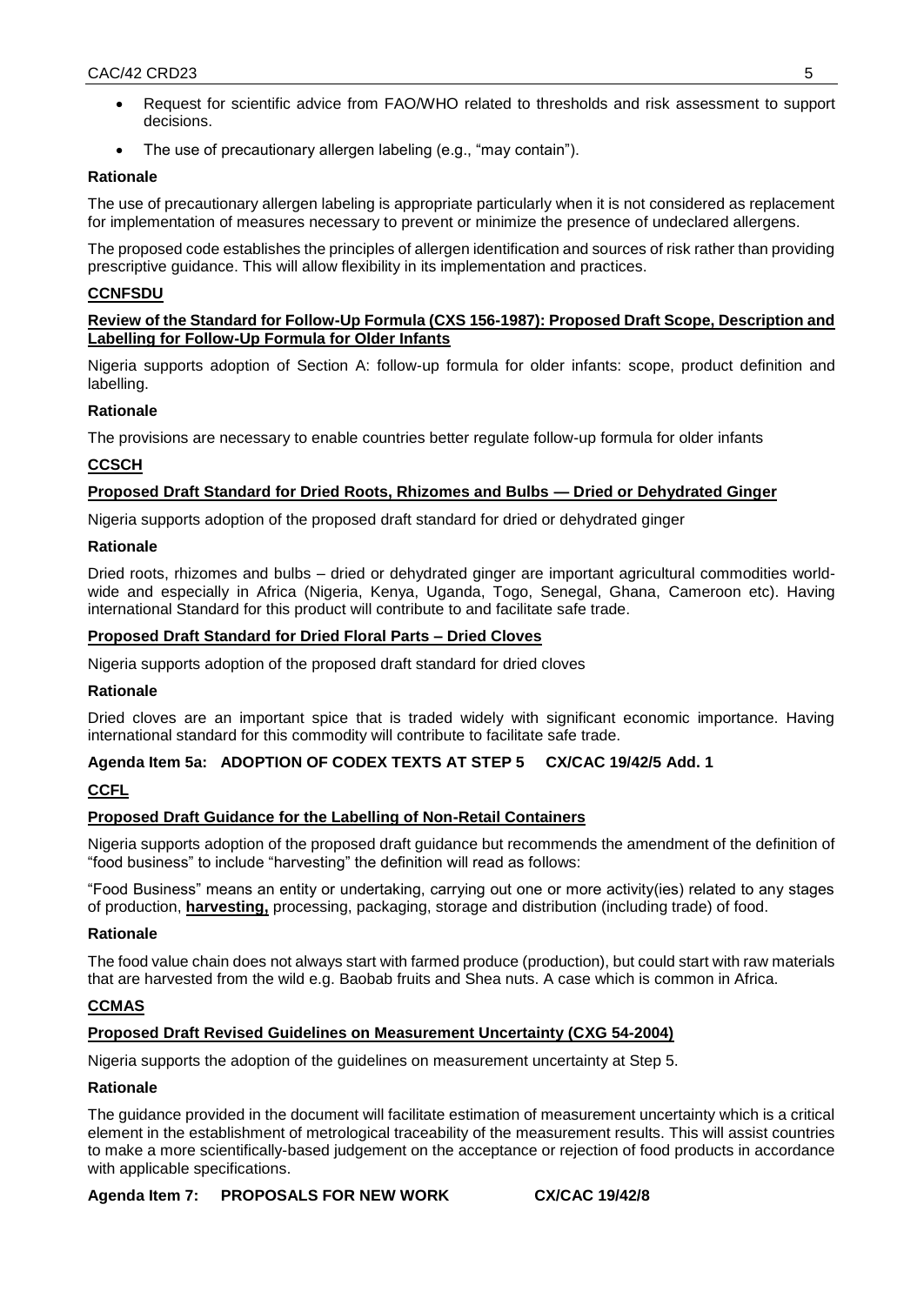# **CCFICS**

## **Project document for new work on the consolidation of Codex Guidelines related to equivalence**

Nigeria supports consolidation of all guidelines related to equivalence.

## **Rationale**

The consolidation is necessary as it will remove overlapping documents on equivalence. This could potentially prevent confusion especially where countries have to consult several documents in the process of equivalence determination.

# **CCFH**

#### **Project Document for New Work on Development of Guidelines for the Control of Shiga Toxinproducing Escherichia Coli (STEC) in beef meat, leafy greens, raw milk and cheese produced from raw milk, and sprouts**

Nigeria supports the new work on STEC and agrees that beef and leafy greens should be considered as first priority commodities due to public health burden and impact on global trade.

## **Rationale**

The STEC guidance document will complement already existing codex guidance (e.g control of salmonella in meat) and it will enable countries better manage microbiological contamination of food with STEC.

## **Agenda Item 7 Add.1: PROPOSALS FOR NEW WORK CX/CAC 19/42/8 Add.1**

## **CCCF**

## **Establishment of MLs for Lead in certain Food Categories**

Nigeria supports approval for new work on MLs for lead in certain food categories (food for infant and young children, eggs, egg products).

## **Rationale**

This work will ensure public health protection by harmonizing the level of lead in food categories not included in the General Standard for Contaminants and Toxins in Food and Feed (CXS 193-1995) (GSCTFF) and ensure fair practices in international food trade.

## **CCCF**

#### **Revision of the Code of Practice for the Prevention and Reduction of Lead Contamination in Foods (CXC 56-2004)**

Nigeria supports approval for new work to revise the Code of Practice for the Prevention and reduction of lead contamination in Foods.

#### **Rationale**

Revision of the COP would complement ongoing work by CCCF on lead, including revision of maximum levels (MLs) for lead in selected commodities in the General Standard for Contaminants and Toxins in Food and Feed (GSCTFF) and a discussion paper on future work on MLs for lead for inclusion in the GSCTFF.

## **CCCF**

#### **Development of a Code of practice for the prevention and reduction of cadmium contamination in cocoa beans**

Nigeria supports the approval for new work to develop a code of practice for the reduction and prevention of cadmium contamination in cocoa beans.

#### **Rationale**

CAC has already adopted MLs for cadmium in chocolates and cocoa-derived products. The Code of Practice (COP) will provide guidance to Member States and the cocoa production industry on the prevention and reduction of cadmium contamination in cocoa beans during production and post-harvest processing: fermentation, drying and storing.

## **CCCF**

#### **Establishment of MLs for Aflatoxins in Certain Cereals and Cereal-based Products including Foods for Infants and Young Children**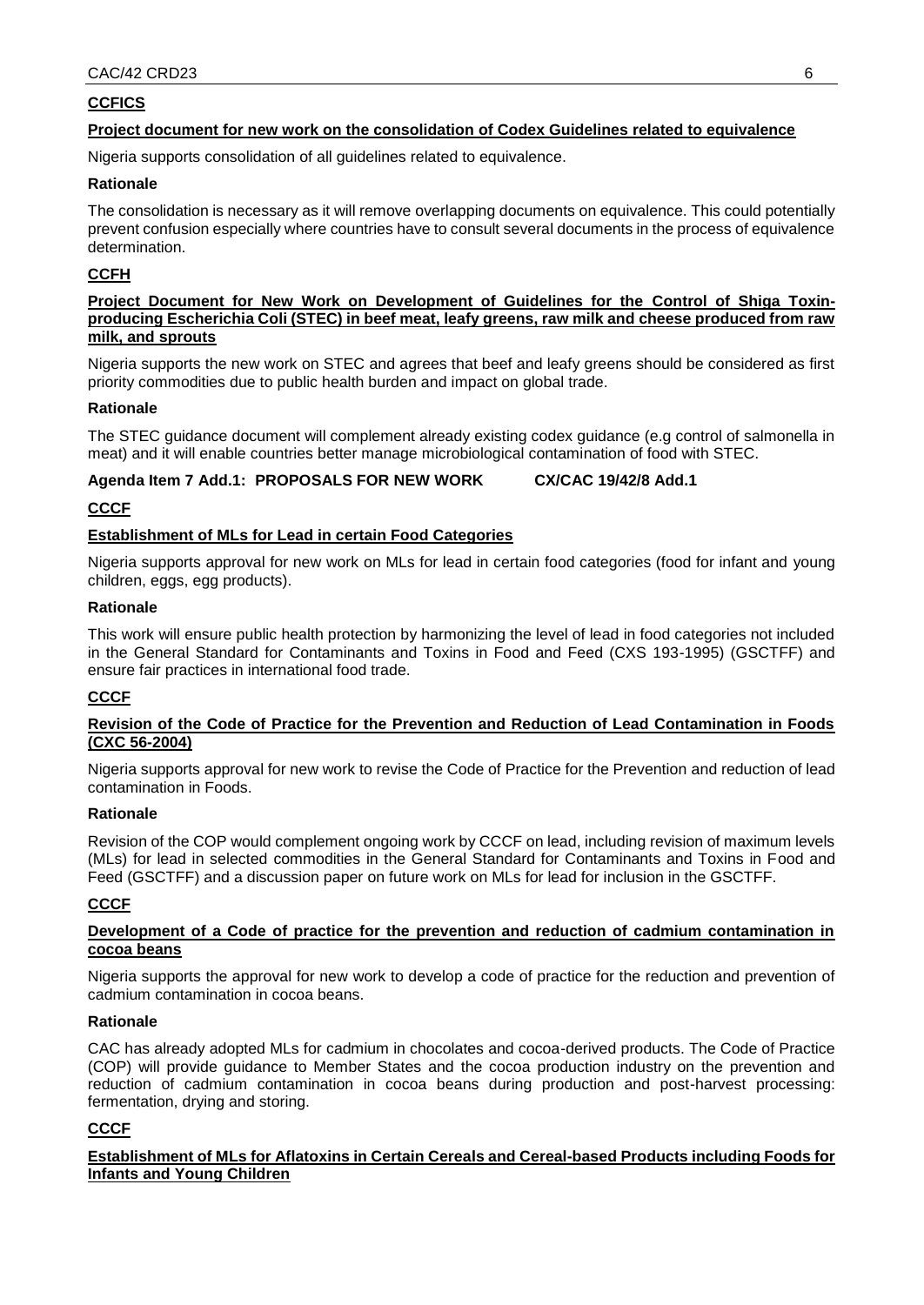Nigeria supports the approval for new work on the establishment of MLs for total aflatoxins in wheat maize, rice, flour and cereal based foods for young children.

## **Rationale**

This work will contribute to protecting public health and fair practices in the international food trade by establishing MLs for aflatoxins in cereal and cereal-based products.

# **CCFL**

#### **Proposed Draft Guidance on Internet Sales/e-Commerce**

Nigeria supports approval for new work on guidance for Internet Sales/e-Commerce.

#### **Rationale**

The proposal aims to develop a text that will provide Governments, the food Industry and consumers with clear and transparent guidance on the labeling of foods sold through the internet sales/e-commerce. This will contribute to ensuring food safety, protecting consumers from food fraudulent practices and promoting fair trade globally.

#### **CCFL**

#### **Proposal for New Work on Allergen Labelling: Revision to the General Standard for the Labelling of Prepackaged Foods: Allergen Labelling, and Guidance on Precautionary Allergen or Advisory Labelling**

Nigeria supports approval of the Project document on allergen labelling and guidance on precautionary allergen advisory labelling

#### **Rationale**

The proposal aims to review and clarify the provisions relevant to allergen labelling in GSFLPF and provide consistent allergen information for consumers. Noting that it will help to ensure food safety, protect a consumer from consuming food/ingredients of which they might be allergic to; and promote fair trade.

**Agenda Item 8: DISCONTINUATION OF WORK CX/CAC 19/42/9**

#### **CCNFSDU**

## **NRV-NCD for EPA and DHA Long Chain Omega-3 Fatty Acids (CXG 2-1985)**

Nigeria supports the decision of the CCNFSDU to discontinue work on NRV-NCD for EPA and DHA long chain omega-3 fatty acids.

#### **Rationale**

The CCNFSDU noted that it was premature to set NRV-NCD for EPA and DHA at this point in light of the fact that the overall conclusion of the NUGAG analysis did not change even after including the data from three recently conducted trials. The work could be reconsidered when new body of evidence become available in the future.

#### **CCFA**

#### **Draft and Proposed Draft Food Additive Provisions of the General Standard for Food Additives (GSFA) (CXS 192- 1995)**

Nigeria supports the discontinuation of work.

**a) Draft and proposed draft provisions for colours in the Step process in food categories 05.2 (Confectionery including hard and soft candy, nougats, etc. other than food categories 05.1, 05.3 and 05.4), 05.3 (Chewing gum), 05.4 (Decorations (e.g. for fine bakery wares), toppings (non-fruit) and sweet sauce**

#### **Rationale**

CCFA51 could not reach consensus on adoption of these provisions.

**b) Provisions in Table 1 and 2 of the GSFA in food categories 14.1.4 and 14.1.5**

#### **Rationale**

No exposure assessment data provided.

**c) Draft and proposed draft provisions in Table 1 and 2 of the GSFA in food categories 01.0 through 16.0, with the exception of those additives with technological functions of colour**